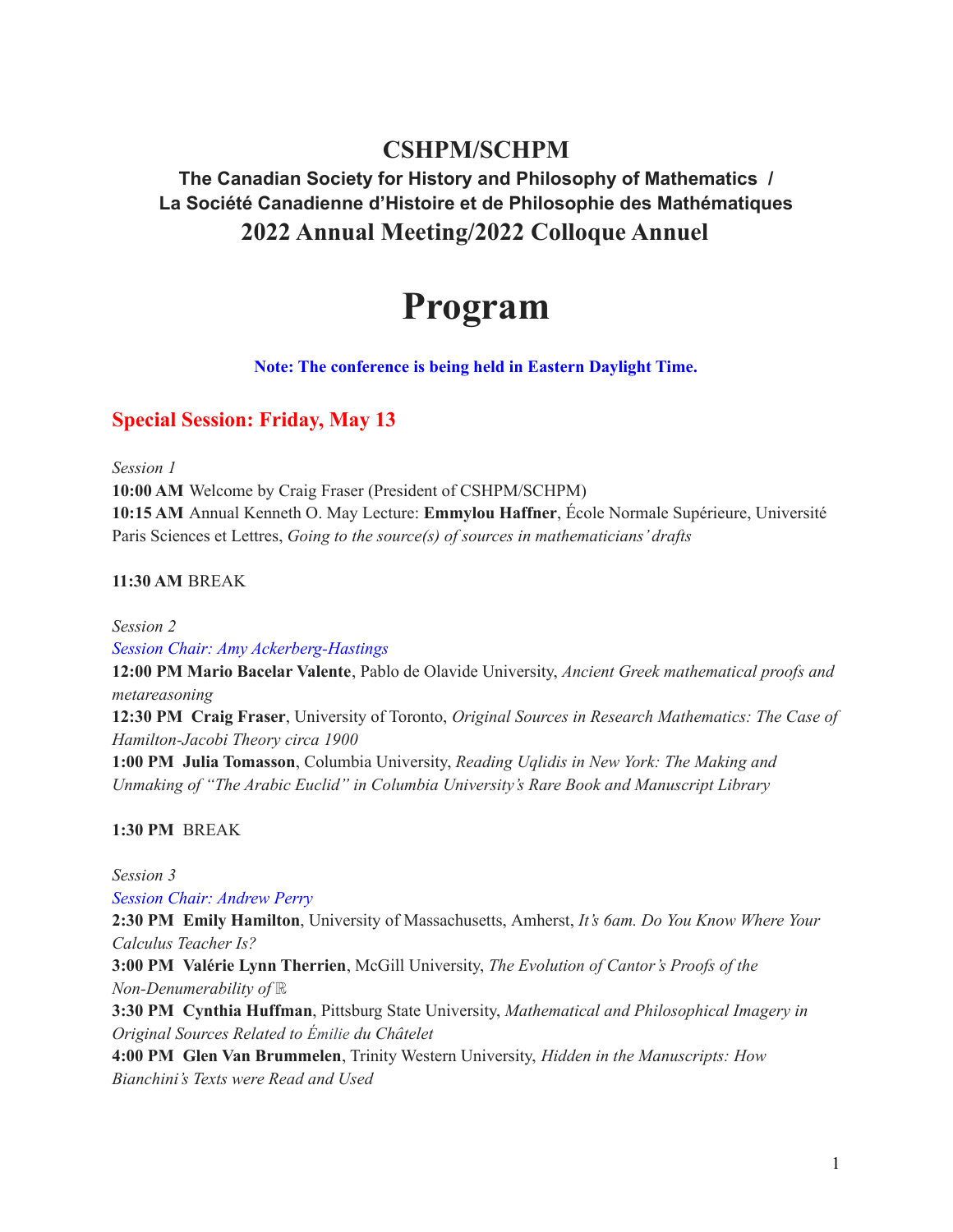#### **4:30 PM** BREAK

*Session 4* **5:00-6:00 PM** Informal Discussion Time/ Social Hour *Host: David Orenstein*

## **General Session: Saturday, May 14**

*Session 5* History of/in Mathematics Education; Histoire de/dans l'enseignement des mathématiques

This panel looks, in part, at the History of Mathematics Education, both through one pedagogue's impact (Dunning), and at international efforts at mutual support (Orenstein). We also consider the use of History of Mathematics in delivering Mathematics courses, specifically looking at how arithmetic was carried out over time (Nuno Silva). *Session Chair: David Bellhouse*

**10:00 AM** - **10:30 AM Jorge Nuno Silva**, University of Lisbon, *Who was able to perform multiplication and division of large numbers by the year 1 CE? And by the year 1000 CE?* **10:30 AM** - **11:00 AM David Dunning** , Oxford Univ, *Constructing the 'Home-side' of a Scientific Legacy: Mary Everest Boole, Pedagogy, and Domesticity*

**11:00 AM** - **11:30 AM David Orenstein**, Danforth CTI, Emeritus, *The 1992 Quebec City International Congress on Mathematical Education (ICME) / Le Congrès international sur l'enseignement des mathématiques (CIEM) de 1992 à Québec*

**11:30 AM - 12:00 PM Panel Discussion, Followed By General Discussion and Questions** ( Jorge Nuno Silva, David Dunning, David Orenstein)

#### **12:00 PM** BREAK

*Session 6*

*Session Chair: Maria Zack*

**12:30 PM Jean-Charles Pelland,** University of Bergen, *Recipes for talking about mathematical progress*

**1:00 PM José Antonio Pérez Escobar**, École Normale Supérieure, Université Paris Sciences et Lettres, *Showing mathematical flies the way out of foundational bottles: the later Wittgenstein as a forerunner of Lakatos and the philosophy of mathematical practice*

**1:30 PM Nicolas Fillion**, Simon Fraser University, *Pedagogy and curriculum in intermediate logic courses*

**2:00 PM Patricia Marino**, University of Waterloo, *On the Use of Mathematics in Economics: Formalism, Fit, and Physics*

**2:30 PM** BREAK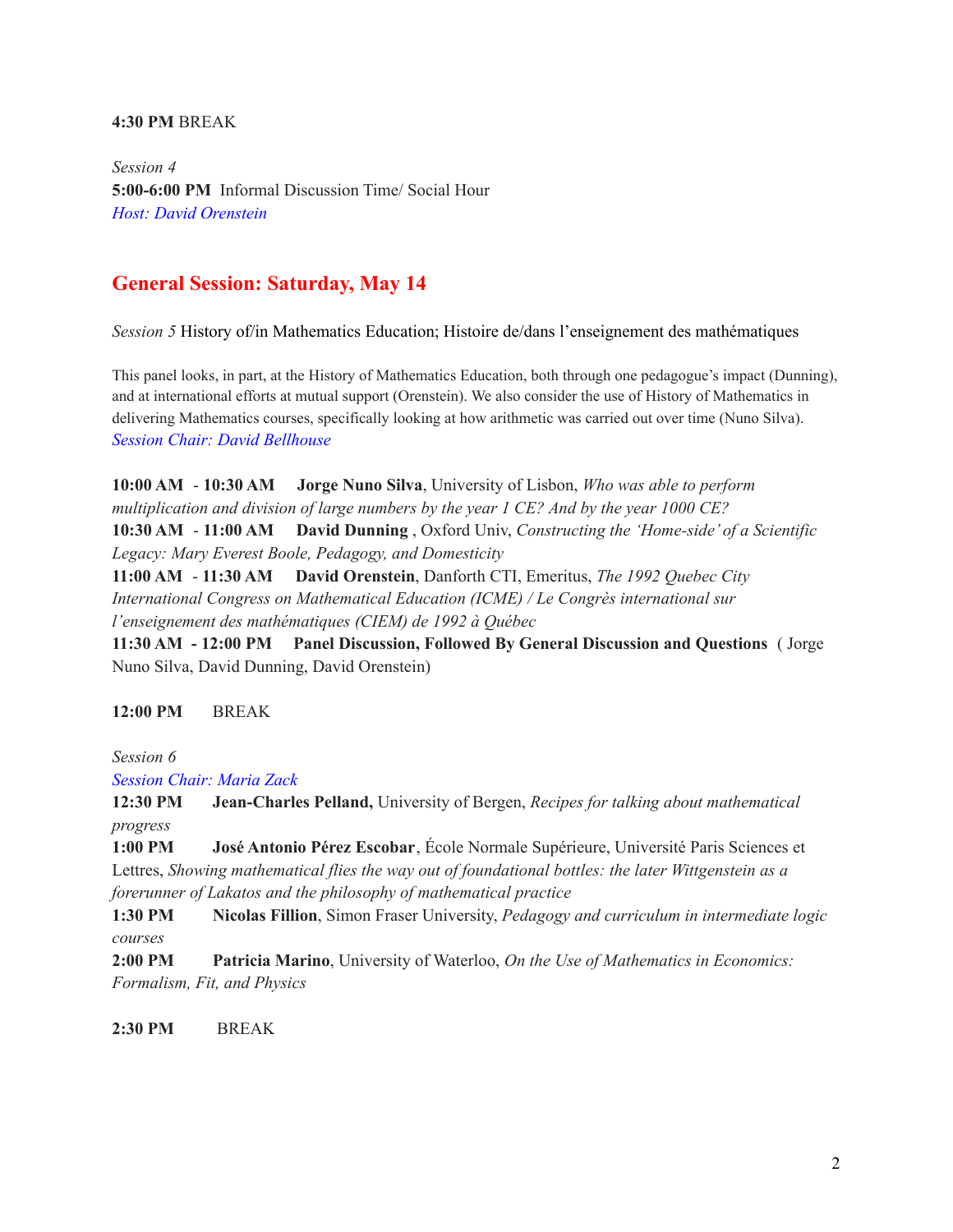*Session 7 Session Chair: Nic Fillion*

**3:00 PM G. Arthur Mihram and Danielle Mihram**, University of Southern California, *Limited Roles for Mathematics in Science and in Academic Curricula* **3:30 PM Chanwoo Lee**, University of California, Davis, *Foundation as Scaffolding* **4:00 PM Iman Ferestade**, Simon Fraser University, *Do engineers really know what they are doing?*

**4:30 PM** BREAK

*Session 8* **5:00-6:00 PM** Informal Discussion Time/ Social Hour *Host: Rob Bradley*

# **General Session: Sunday, May 15**

*Session 9*

*Session Chair: Craig Fraser*

**10:00 AM Maria Zack**, Point Loma Nazarene University, *Blaise Pascal, Amos Dettonville, and the Roulette*

**10:30 AM Hassan Amini**, University of Tehran, *Codex Paris 772 as a source for History of Mathematics*

**11:00 AM Gregg De Young**, American University in Cairo, *Changing perspectives on the medieval transmission of Euclid's Elements* **11:30 AM** BREAK

*Session 10*

*Session Chair: David Orenstein*

**12:00 PM Amy Ackerberg-Hastings**, *MAA Convergence*, *Comparing the Histories of Professional Societies for Women in STEM*

**12:30 PM David Bellhouse**, University of Western Ontario, *The Evolution of the Field of Statistics: A Case Study from Twentieth-century Manitoba*

**1:00 PM Dirk Schlimm and David Waszek**, McGill University and CNRS, Archives Henri Poincaré - Nancy, France, *John Venn's pluralism regarding logical forms*

**1:30 PM** BREAK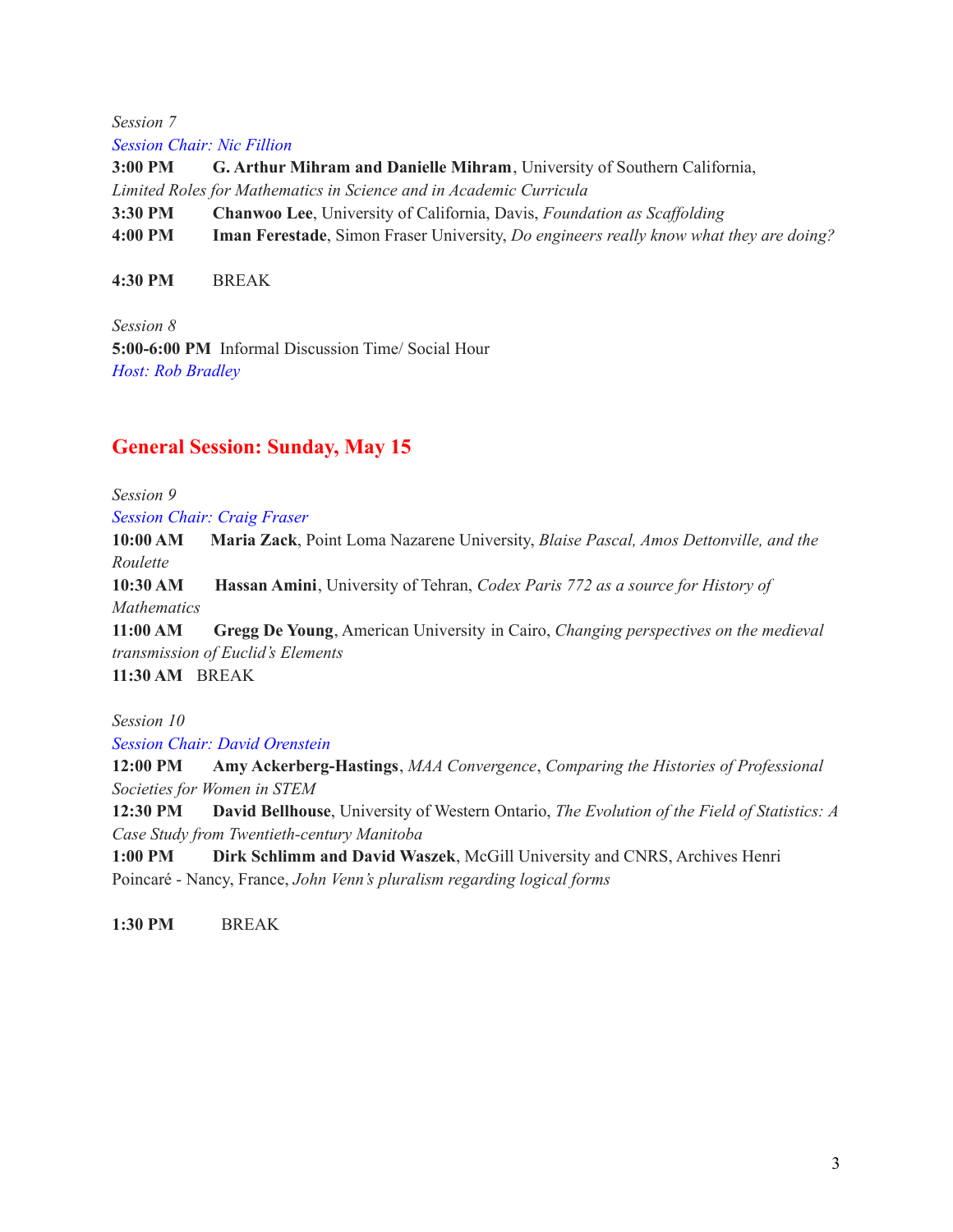*Session 11 Session Chair: Pat Allaire*

**2:00 PM J.J. Tattersall and S.L. McMurran**, Providence College and California State University, San Bernardino, *Cambridge Women's Research Club*

**2:30 PM Ruigang (Paul) Xu**, McGill University, *Hugh MacColl and Counterpossibles*

**3:00 PM Christopher Baltus**, SUNY Oswego, *Was Jacob Steiner a cofounder of projective geometry?*

**3:30 PM** *BREAK*

*Session 12* **4:00- 6:00 PM** Annual General Meeting (AGM) *Presiding: Craig Fraser*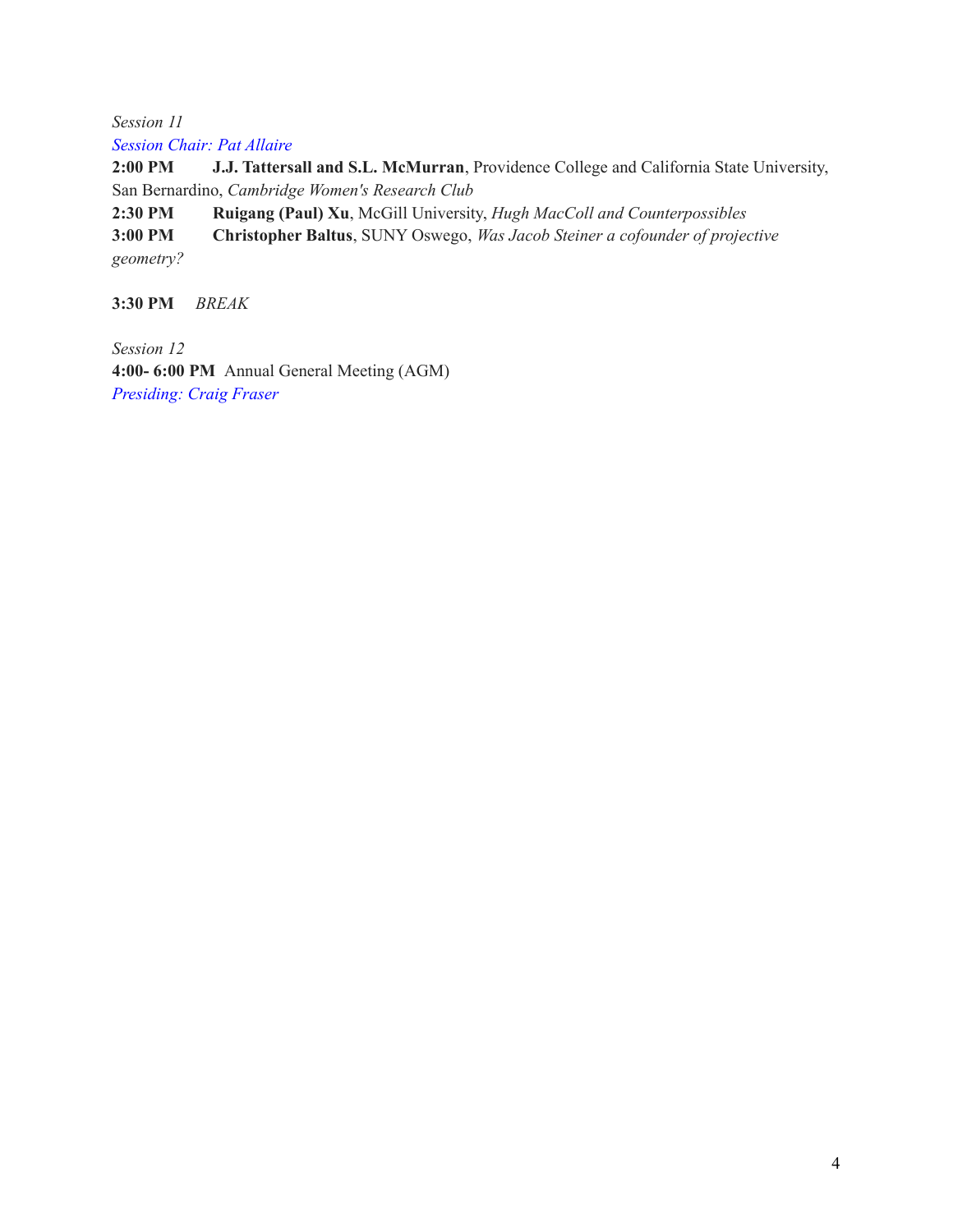# **Abstracts**

#### **Amy Ackerberg-Hastings,** *MAA Convergence* (aackerbe@verizon.net), **Comparing the Histories of Professional Societies for Women in STEM**

For the 50th anniversary of the Association for Women in Mathematics (AWM), I reviewed the histories of many of the other major national organizations established by American women in science, technology, engineering, and mathematics (STEM) throughout the 20th century. A number of parallels emerged in motivations, actions, and outcomes—not only among the three associations that were formed nearly simultaneously (Sociologists for Women in Society, AWM, and the Association for Women in Science), but also among a larger group of societies that includes Graduate Women in Science, the Society of Woman Geographers, the Society of Women Engineers, the Association for Women Geoscientists, and the Earth Science Women's Network. A collective organizational history helps us better understand the contexts in which women in STEM have pursued professional identities.

**Hassan Amini**, University of Tehran (hasanamini@ut.ac.ir), **Codex Paris 772 as a source for History of Mathematics**

Collection number 772 of Bibliothèque nationale de France includes 27 scientific treatises, mainly Persian mathematical texts. The manuscript is attributed to Abū Isḥāq ibn 'Abd Allāh al-Kūbanānī al-Yazdī, a fifteenth-century Iranian scholar. al-Kūbanānī was a literary man, skilled also in mathematics and astronomy. His letters and most of his mathematical and astronomical works have remained. The collection 772 is not of his works, but on the other hand, of the works that he considered as essential. Historically speaking, this manuscript, collected and scribed by a teacher-scholar, is a source for not only understanding its mathematical content, but also considering the mathematics in its context. In this talk, the collection's content will be analyzed upon the subjects and purposes of treatises to show what was considered as the role of mathematics during this time.

### **Christopher Baltus**, SUNY Oswego (christopher.baltus@oswego.edu), **Was Jacob Steiner a cofounder of projective geometry?**

The main works to be considered are Jean-Victor Poncelet's *Traité des Propriétés Projectives des Figures* of 1822 and Jacob Steiner's *Systematische Entwicklung de Abhängigkeit geometrischer Gestalten* of 1832. By a quick look, Poncelet's 1822 treatise most resembles work by Lazare Carnot in the first decade of the nineteenth century, except that Poncelet solved a number of problems by letting a line of a given figure "pass to infinity." Steiner's 1832 work, on the other hand, appears to belong to the group of texts on projective geometry that would appear in large numbers in the late nineteenth century and throughout the next century. The difference is more than superficial. The crucial difference involves the projective transformation that Poncelet called a homology. Projection for Poncelet was based on a plane-to-plane projection, where the planes meet in a line l. When one plane is rotated about l to coincide with the other plane, we still have a collineation with an axis, l, of fixed points. That is the modern definition of a perspective collineation. He did consider line-to-line projection, but only as part of a plane-to-plane projection. And, crucially, he generally did not consider composition of homologies. Steiner, on the other hand, started with elementary forms, *einleitende Begriffe*, including the line of points and the pencil of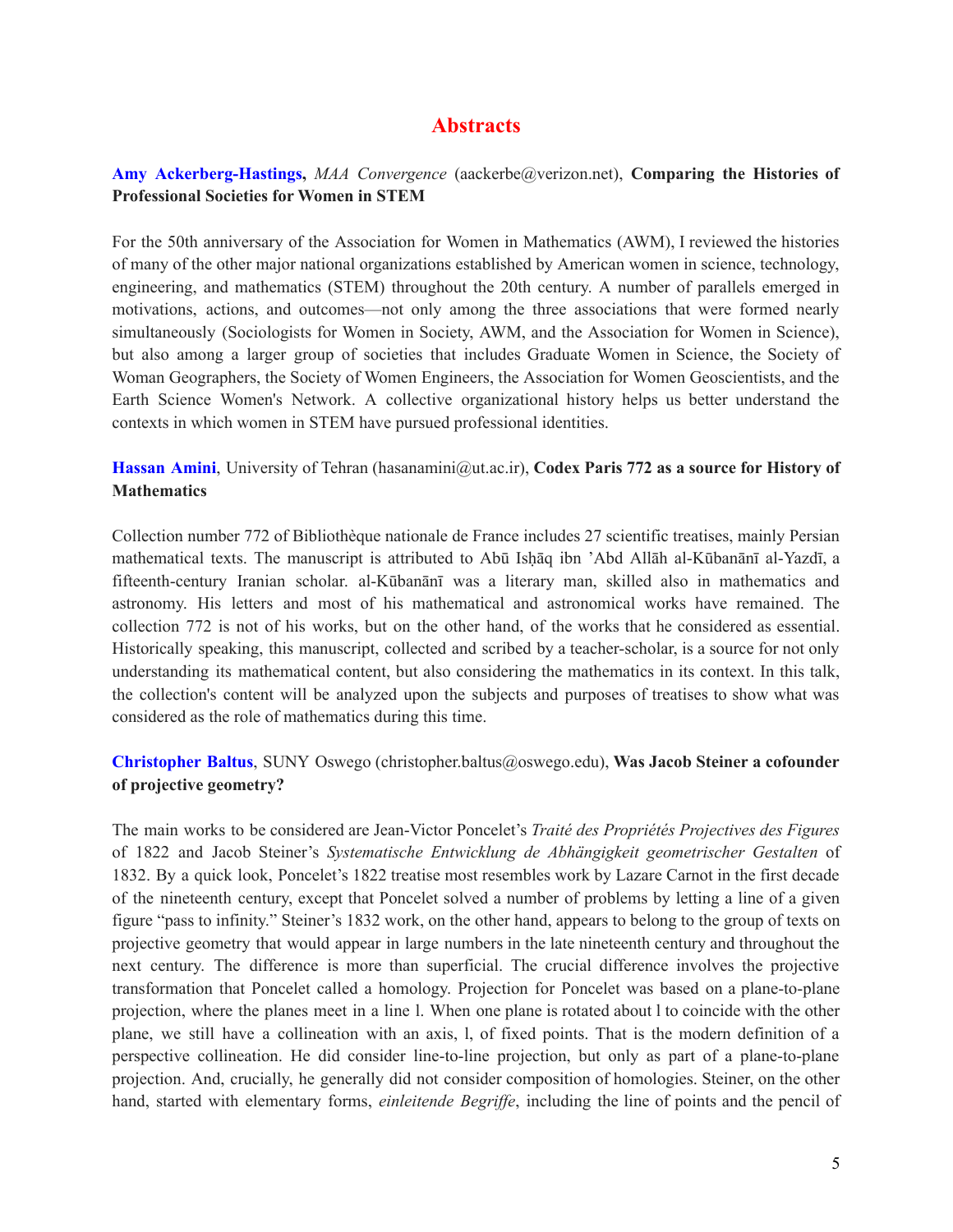lines, *Strahlenbüschel*, and listing ways these are related by a perspectivity. Then a projectivity is the composition of perspectivities. Only Steiner would take up the question of when a particular pairing of points on two lines is a projectivity. (His answer: when the cross-ratio of any four points is invariant in the pairing.)

### **David Bellhouse**, University of Western Ontario (bellhouse@stats.uwo.ca), **The Evolution of the Field of Statistics: A Case Study from Twentieth-century Manitoba**

Is the field of statistics a branch of mathematics? Or is it something else? I examine this question by using the Province of Manitoba as a case study with data collected from between 1910 and 1980. The data, mostly collected online because of the pandemic, come from three major sources: digitized Winnipeg city directories up to about 1965, digitized Manitoba newspapers covering the whole period, and University of Manitoba calendars, as well as other material found online and some personal interviews. The concept of what is statistics has changed since the term was first coined in English in 1770. And it continues to change. Originally, it concerned information about the state. In the later nineteenth century, it was seen as part of sociology, then of economics. By 1960, "modern" statistics in Canada was recognized succinctly as "probable inference from numerical data." My current understanding of the field is that statistics is, or is closely related to, the new catchphrase "data science". By using the source material to find those who self-identify as statisticians, I examine the evolution of statistics and the categorization of those working in the field as blue-collar and white-collar statisticians.

### **Gregg De Young**, American University in Cairo (gdeyoung@aucegypt.edu), **Changing perspectives on the medieval transmission of Euclid's** *Elements*

The historian's view of the early transmission of Euclid's *Elements* from Greek into Arabic has often been shaped by the 4th / 10th-century report in al-Nadim's *Fihrist* describing two translations, one by al-Ḥajjāj ibn Yūsuf ibn Maṭar and one by Isḥāq ibn Ḥunayn, each subsequently being revised. All surviving Arabic manuscripts of the *Elements* were thought to have descended from the translation of Ishaq, as revised by the mathematician Thābit ibn Qurra. Recent discoveries have begun to call this assumed transmission into question. Two recently discovered manuscripts diverge from the known Isḥāq-Thābit transmission, offering new insights into the features of the Ḥajjāj transmission. A new research initiative (by Ofer Elior), based in Israel, has recently published the first installment of a long-term project to edit two of the most widely read and copied medieval Hebrew versions of the Euclid's treatise. This edition will not only reshape our view of the medieval Hebrew transmission but also provide new insights into the Arabic and Latin transmissions with which the translators of the Hebrew text interacted.

### **David Dunning**, Oxford University (david.dunning@maths.ox.ac.uk), **Constructing the 'Home-side' of a Scientific Legacy: Mary Everest Boole, Pedagogy, and Domesticity**

The Victorian writer Mary Everest Boole (1832–1916) developed an idiosyncratic pedagogical treatment of arithmetic, algebra, and logic. Her pedagogy favored active, child-directed learning, and is now generally admired as ahead of its time, though it must be deciphered through fairly eccentric delivery. A recurring theme in Mrs. Boole's prolific writing is the misunderstood legacy of her late husband, the renowned mathematician and logician George Boole (1815–1864). As existing literature has shown, she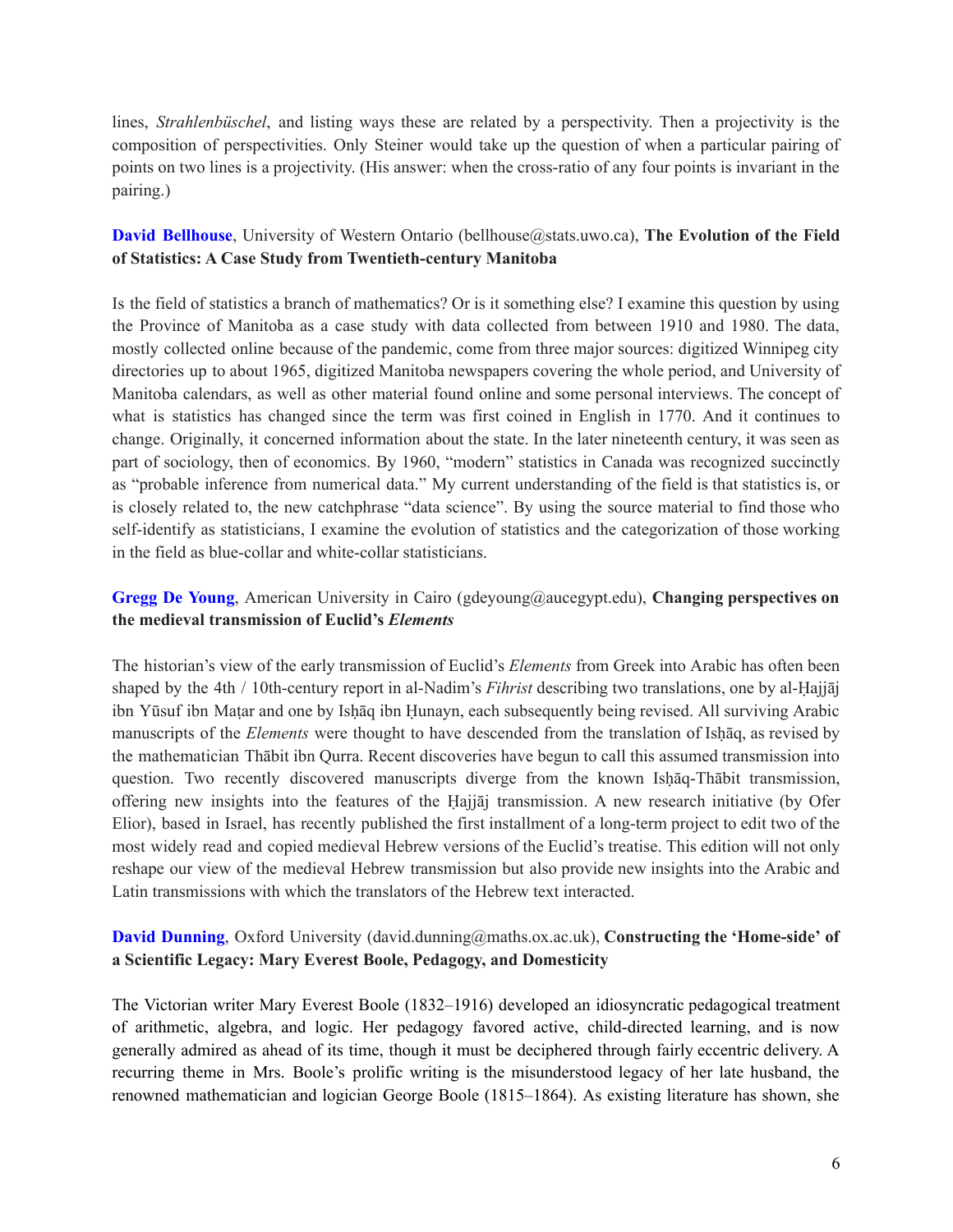worked to promote a morally and religiously charged understanding of his work. The present paper emphasizes a distinct but related feature of her outlook, namely her all-encompassing pedagogical perspective on Dr. Boole's life and work. Across her voluminous publications, Mrs. Boole filtered everything—mathematics, logic, religion, morality, and homelife—through the lens of pedagogy. I argue that she used this expansive conception of teaching to span the gulf between professional and domestic work, thereby claiming a privileged domestic perspective on her husband's intellectual output and enlisting his legacy as a resource for her own writing.

**Iman Ferestade**, Simon Fraser University (iman\_ferestade@sfu.ca), **Do engineers really know what they are doing?**

The question of how scientists obtain knowledge from running computer simulations and what justification is in these simulations has received much attention in recent years. In the literature on computer simulations, some try to show that knowledge about the results of computer simulations is grounded in the knowledge of the process in which computer simulation results are achieved. In this way, they try to shed light on the process' opacity to see what happens during computer simulations and how the true result is achieved through input data. I call these efforts internalist epistemic accounts of computational simulations. In my paper, I show two main problems with these accounts. First, they cannot justify the results achieved by computer simulation for a single problem with different degrees of freedom modeling. Second, based on these accounts, the knowledge of computer simulation results becomes exclusive to some specialists, which leads to accepting the counterintuitive result that engineers who use computational methods in their research typically don't know what they have achieved using computer solutions. I then introduce an externalist account of computer simulation that deals with these issues based on the residual. The goal of my account is not to make the process of computer simulations transparent nor to find the ground for computer simulations results. In my account, the results of computer simulations are knowledge, since they are gained through a reliable process by checking the residual to see whether its value is sufficiently small.

### **Nicolas Fillion**, Simon Fraser University (nfillion@sfu.ca), **Pedagogy and curriculum in intermediate logic courses**

Most institutions offer an introductory logic course in one or more departments, sometimes followed by more advanced logic courses. However, because of pedagogical and curricular decisions made by textbook authors and instructors, such courses often provide only limited benefits for most students. In this talk, I will present the guiding principles as well as the curricular structure and some of the main pedagogical innovations I have developed for an intermediate logic course (and for the accompanying free textbook). The course is "intermediate," in the sense that it fits most naturally between an introductory course and a metalogic course, at least following the most usual progression. However, the course is also suitable for students who have received a modicum of logic backgrounds in classes offered in mathematics, computer science, or linguistics (to take a few of the more common examples) and, as a result, can generate good upper-year enrolment. The focus of the entire course is to learn how to systematically find and communicate proofs—as they are requested in assignments in mathematical disciplines. The content consists in a sequence of topics including sentential logic, predicate logic, and axiomatic set theory up to recursion & choice—but importantly for students, in a way that avoids standard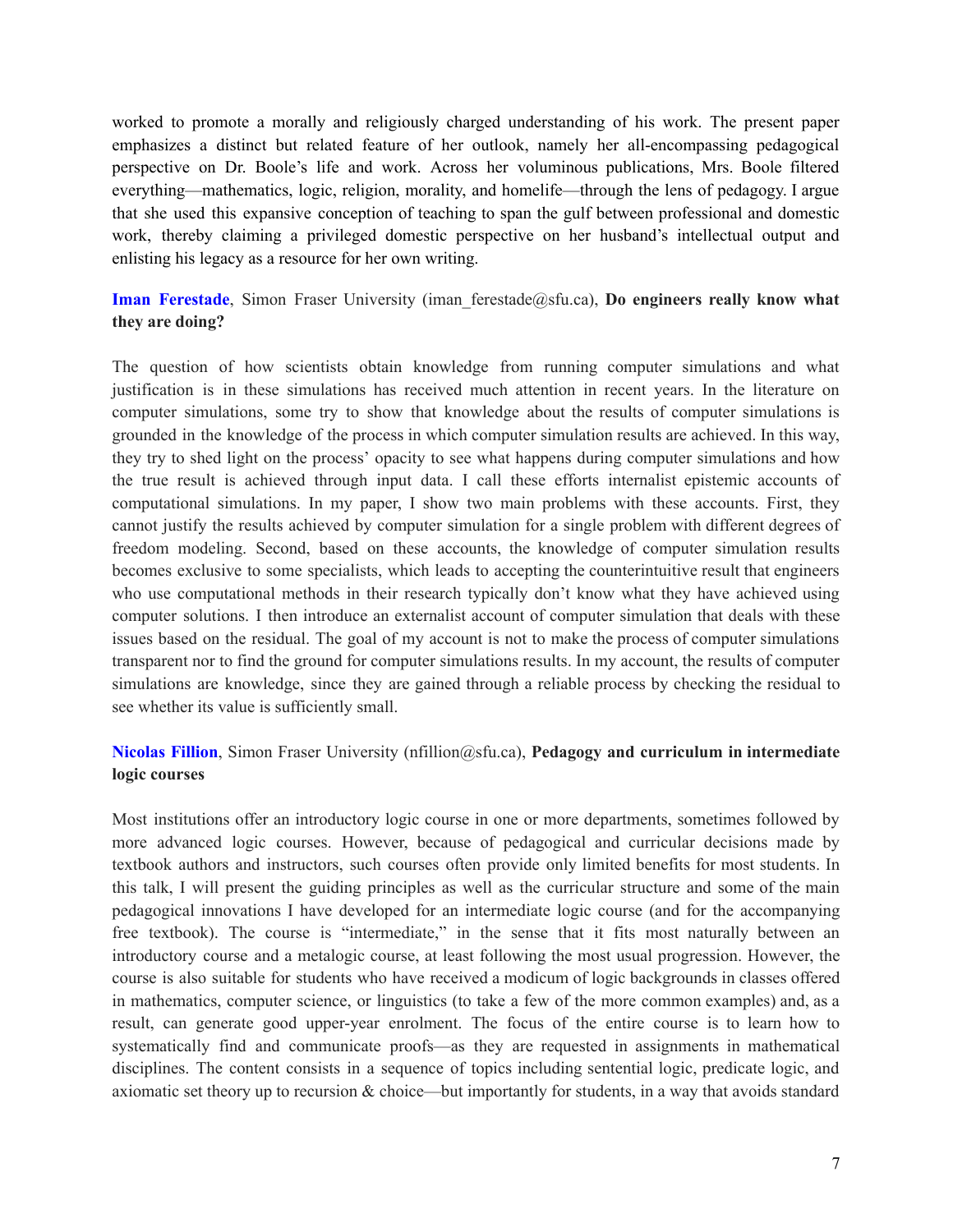foundational "loops" and methodologically circular presentations (e.g., logic founded in set theory, and set theory founded in logic).

#### **Craig Fraser**, University of Toronto (craig.fraser@utoronto.ca), **Original Sources in Research Mathematics: The Case of Hamilton-Jacobi Theory circa 1900**

Mathematicians who are engaged in ongoing research tend to draw on fairly recent work that has been carried out in the previous few years. Nevertheless, there is even within this context such a thing as "an original source," usually a foundational work that appeared sometime further back in the past and whose existence is well known and which is viewed as an historical marker. Of interest are how the older sources are presented in research papers and in the advanced textbook literature. Our case study concerns dynamical analysis in the early years of the twentieth century, with a focus on Hamilton-Jacobi theory. For researchers around 1900 the papers and writings of William Rowan Hamilton and Carl Gustav Jacobi from the 1830s constituted original or primary sources. We explore how these later researchers understood and drew on the formative older works, both in their journal publications and in broader expository writing. Figures of interest from around 1900 are Henri Poincaré, Carl Charlier, Edmund Whittaker, and, from somewhat later, Arnold Sommerfeld, Max Born, and Constantin Carathéodory. It is also of interest to consider the historical writings of mathematicians and examine how they understood and interpreted their sources. A relevant example is Felix Klein's *The Development of Mathematics in the* 19<sup>th</sup> Century (1926), which included a part on Hamilton-Jacobi theory.

**Emmylou Haffner**, École Normale Supérieure, Paris Sciences et Lettres (emmylou.haffner@ens.psl.eu), **Going to the source(s) of sources in mathematicians' drafts**

The mathematical text in its published form, as we are most used to reading it, is a carefully structured and polished means of communicating results to the scientific community. It is, as Reuben Hersh put it, the 'front' of mathematics. In this talk, I would like to look at the 'back' of mathematics, at what happens in the privacy of drafts, which can certainly be seen as the mathematician's laboratory. Considering that these preliminary texts are a part of the mathematical practice—and indeed a crucial one—I will show that they allow us to understand the shaping of mathematics in deep and significant ways. Using a selection of examples, I will focus on questions related to the materiality of mathematical texts, how textual elements and mathematical practices work with each other, the process (or processes?) of writing in mathematics, and the choices made in writing a text deemed suitable for communication to the scientific community.

#### **Emily Hamilton**, University of Massachusetts, Amherst (ehamilton@history.umass.edu), **It's 6am. Do You Know Where Your Calculus Teacher Is?**

In the past two years, parents of school-aged children, school boards, and educators have seen a sharp uptick in digital learning. Certainly, these pedagogical innovations will have a place in future teaching; however, these multimedia strategies to enhance classroom learning have a long history. In this paper, I argue that early efforts to improve mathematical curricula at the K-12 level in the United States coincided with innovative proposals to develop educational programming in mathematics at all levels on film and television, prior to comparable developments in children's programming around literacy. In 1957, for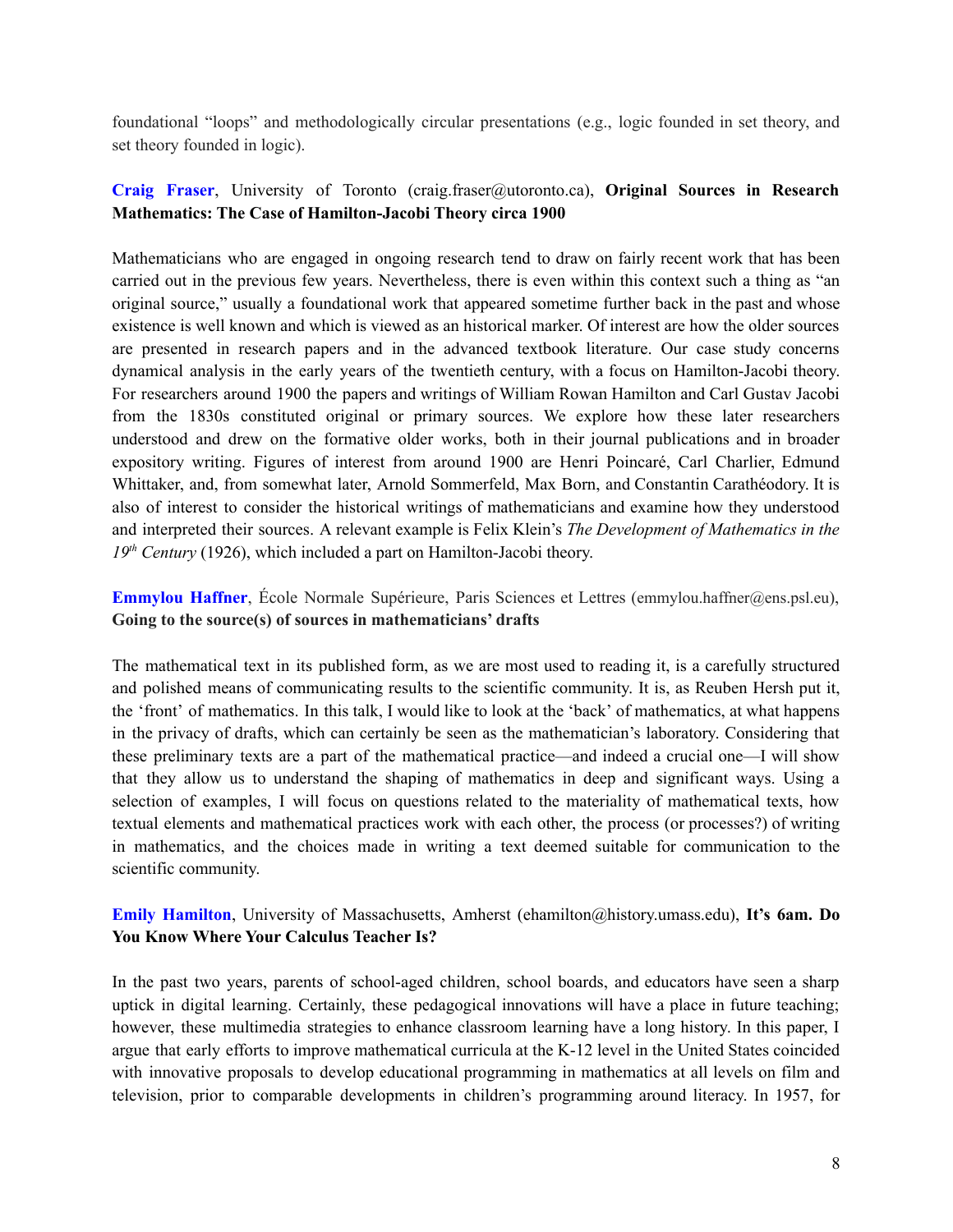example, at a conference held at Walter Reed Hospital outside of Washington, D.C., a tentative agreement was reached that a televised lecture series—originally thought to be based on the principles of calculus—be filmed at the University of Maryland and released for the 1957–1958 academic year, aimed at high school teachers as a form of professional development. One of the members of this group "expressed the conviction that this would be very popular with teachers"; another indicated a "special personal interest in this type of course by television." In this early meeting, no further justification appears to be presented—anecdotal interest seems to drive the development of this type of programming. This ambitious project, intended to one day be televised beyond a local audience, followed in the footsteps of a surprising number of film and televised educational programming developed at around the same time, with groups like the Educational Advisory Board of the National Academy of Sciences, the NEA, MAA, the AAAS, and local groups such as the Wisconsin Mathematics Council (among many others) all enthusiastically pursuing recorded mathematics instruction for students and teachers at the K-12 level—at times with (relatively) impressive institutional funding. This paper serves to outline these film and television projects in a historical context, placing them alongside the history of educational reform that expanded rapidly in the post-war American context—earlier and more rapidly than the more high-profile education reforms in the sciences. Importantly, however, the Canadian Society for History and Philosophy of Mathematics is the ideal location to first announce my work in this area, as initial research demonstrated that TV Ontario was a prominent distributor of educational programming in mathematics, including the well-known *Math Patrol* program used widely in Canadian classrooms and aired by the public broadcaster. Today, mathematics programming has expanded to the internet, and is featured heavily in supplementary pedagogical programming such as Khan Academy and remote-schooling-compatible packages. This paper explores the historical roots of and impetus for the development of non-classroom pedagogical materials and examines the historical actors involved in their production.

#### **Cynthia Huffman**, Pittsburg State University (cjhuffman@pittstate.edu), **Mathematical and Philosophical Imagery in Original Sources Related to Émilie du Châtelet**

Emblematic imagery was prevalent in scientific books in the 16th and 17th centuries, with symbolism appearing in frontispieces, illustrated title pages, and other images. Images, mottoes, and poems were used to help elucidate concepts, connections, and hidden meanings, as well as to provide a preview of the contents of the book. Although the French mathematician and philosopher Émilie du Châtelet, a significant figure in the Enlightenment, lived in the 18th century, emblematic imagery can be seen in her works, as well as in the works of others connected to her. In this presentation, we will give a brief biography of Émilie du Châtelet before delving into an analysis of examples of mathematical and philosophical imagery in original sources authored by Émilie du Châtelet and her colleagues, including the French philosopher and author Voltaire and the Italian polymath and philosopher Francesco Algarotti.

#### **Chanwoo Lee**, University of California, Davis (owclee@ucdavis.edu), **Foundation as Scaffolding**

The notion of 'foundation' in mathematics can be ambiguous; there may not be a single sense of 'foundation' under which all relevant mathematical and philosophical approaches fall. I suggest that how we conceive 'foundation' can help us determine what roles we can expect from a foundational account. Specifically, I characterize the 'scaffolding' conception of foundation. We can conceive of a foundational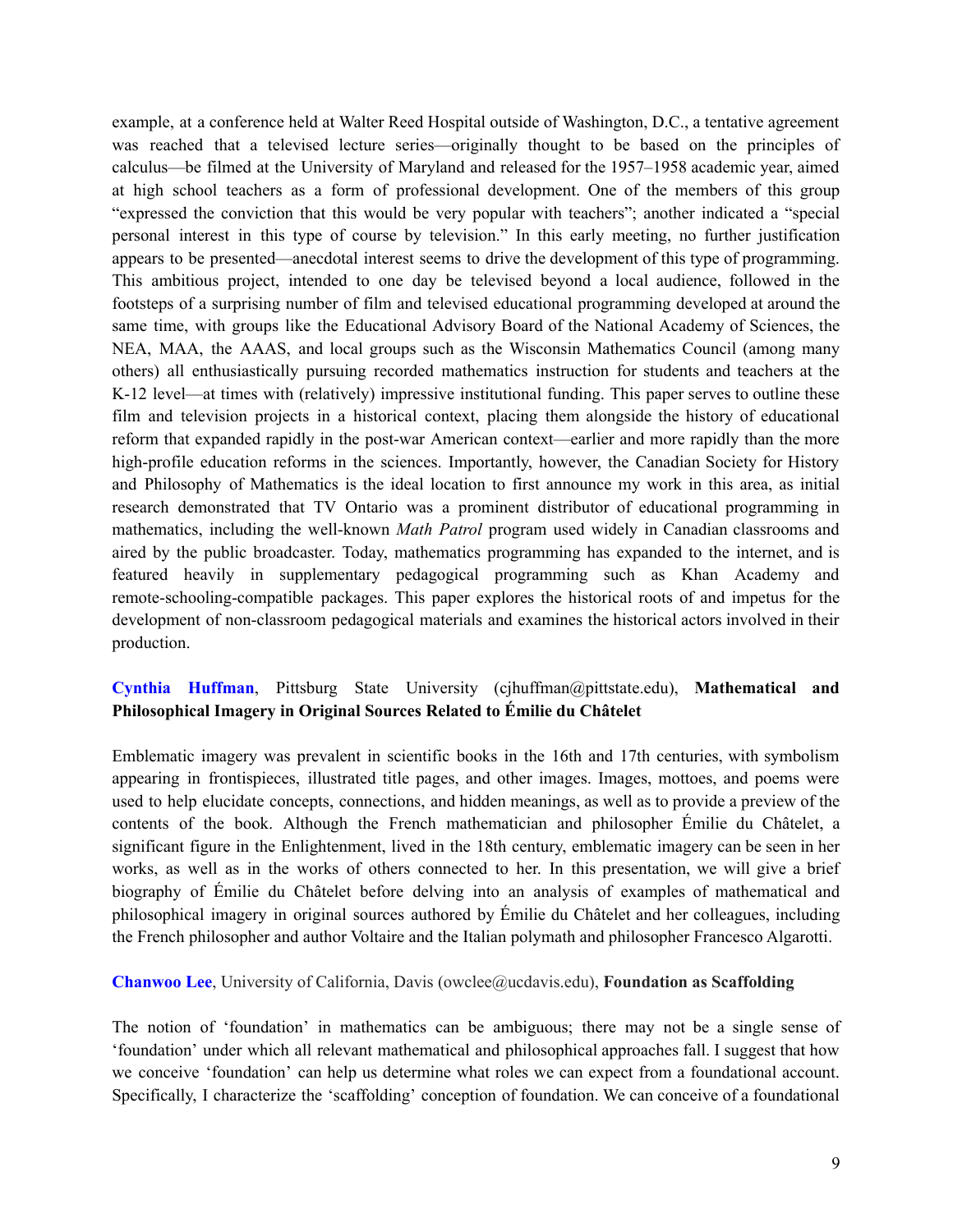account as what entitles us to have a certain cognitive stance toward the mathematical theory without constituting the theory's content in itself. This is to be contrasted with what I call the 'building block' conception. I further argue that the scaffolding conception is tenable in two distinct philosophical contexts. First, I present reasons why the practice-oriented approach to philosophy of mathematics supports the scaffolding conception. Second, given that foundational accounts typically involve inter-theoretic reduction, I show that we can understand the practice of reduction in a way that aligns with the scaffolding conception. As a case study, I consider the problem of whether a category-theoretic foundation can be autonomous. I argue that the scaffolding conception can be aptly applied to the problem, allowing us to respond to some influential objections to the autonomy of category-theoretic foundation.

#### **Patricia Marino**, University of Waterloo (pmarino@uwaterloo.ca), **On the Use of Mathematics in Economics: Formalism, Fit, and Physics**

This paper draws on work in philosophy of mathematics to consider debates over the use of mathematics in economics, especially those concerning claims that the use of mathematics in economics is too "formalistic." Vela Velupillai and co-authors Thomas Boylan and Paschal O'Gorman argue that classical mathematics is inappropriate for use in economics, that appealing to formalist foundations of mathematics is part of the problem, and that intuitionistic foundations and constructive mathematics should be adopted instead. In the background is longstanding debate over whether contemporary economics is "too formalistic"—cut off from empirical justification, with models created as part of a "game." I consider 1) how work in philosophy of mathematics bears on these claims, 2) what Roy Weintraub's distinction between formalism in foundations and formalism as axiomatization tells us here and 3) what these investigations tell us about the charge of "formalism." I argue that aptly understood these problems have to do not with foundations but rather with choosing the right mathematical tools and with broader questions about "axiomatizing" a science. A potential emergent line of thought is that limited potential for experimentation hinders attempts to explain a wide range of phenomena on the basis of a few principles.

#### **G. Arthur Mihram and Danielle Mihram**, University of Southern California (dmihram@usc.edu), **Limited Roles for Mathematics in Science and in Academic Curricula**

Science is that human activity devoted to the search for the very explanation for (i.e., for the truth about) any particular naturally occurring phenomenon. Four points: 1. Mathematics is a language (artform) useful for its grammatically third-person conveyance of a scientist's model, but it is neither necessary (e.g., Nobel Laureate Konrad Lorenz, Charles Darwin), nor is it sufficient (e.g., Euclid) for Science. 2. Our Modern Science's 'Method', as historically deduced from the history of Science, is herein shown to be a six-stage model-building process, including its two historical 'correctives': logico-grammatical rectitude; and the need for any logically correct deduction emanating from any model to be confirmed by Nature. 3. The six stages, with their two "feedback loops" in Science, are shown to be rather exactingly miming each of two biological processes for species' survival: First, chemico-genetic model-building, conducted (without cognizance) by every species' genetic system/'memory'; and, second, chemical-mental model-building, conducted by any of the 'higher' animal species (those with memory-and-recall capability). 4. Additionally, the persistence historically of mathematics in both secondary and tertiary educational curricula, arises from its continuing to serve in the disciplining of the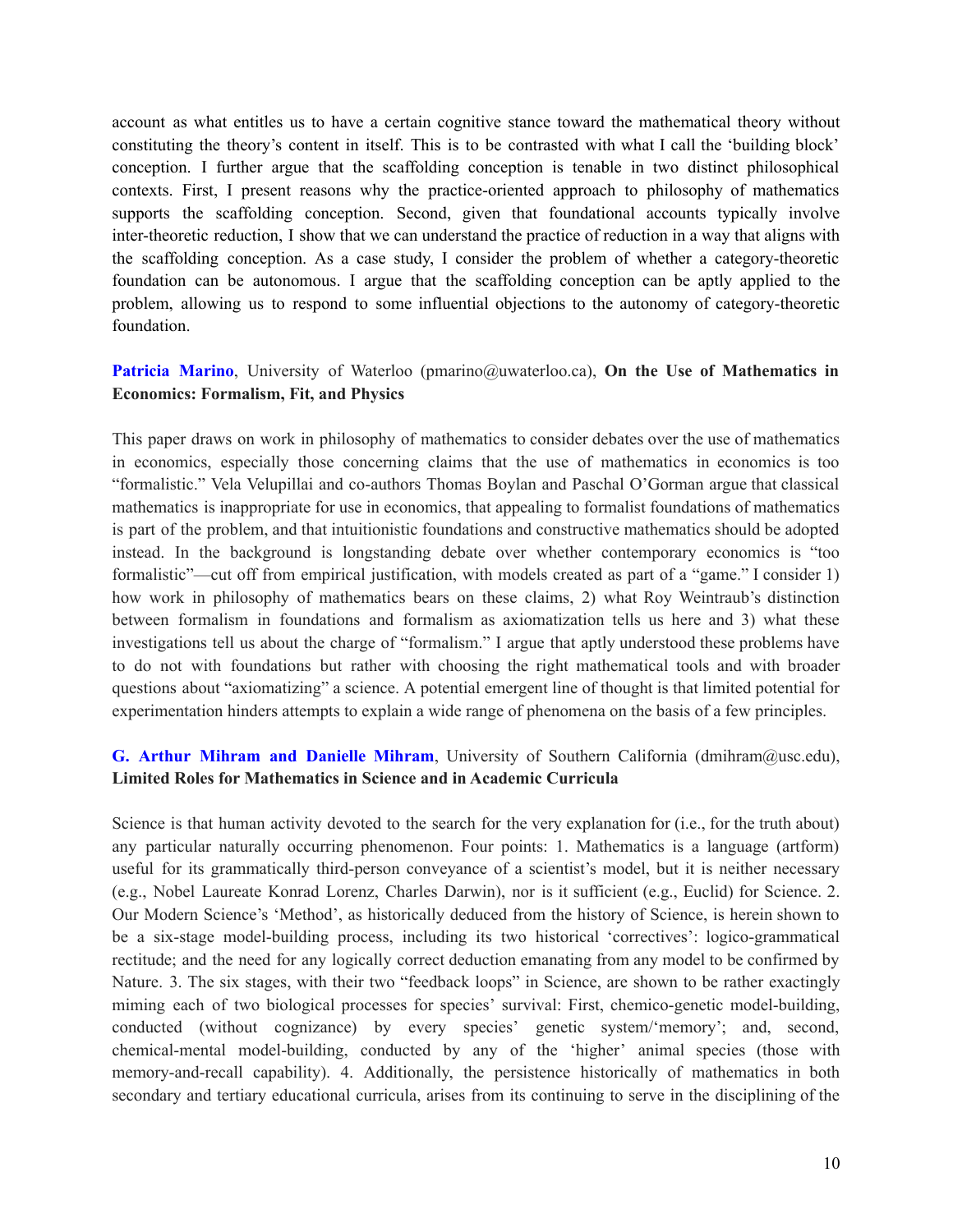adolescent mind in reaching impeccably logical conclusions (required by Science), hopefully throughout his/her adulthood.

#### **Jorge Nuno Silva**, University of Lisbon (jnsilva@cal.berkeley.edu), **Who was able to perform multiplication and division of large numbers by the year 1 CE? And by the year 1000 CE?**

Calculation tables and abaci were used for calculations for centuries. Before the spread of the Hindu-Arabic numerals, and the positional numeration system, that made it possible for everyone with pencil and paper to calculate, how were multiplications and divisions of large numbers done, if at all? Could the Romans (around 1 CE) use their numerals for big calculations? How did they manage? Or did they? What was Gerbert's abacus (around 1000 CE) and where did the procedures associated with it come from? We will approach these questions and try to provide some tentative answers.

## **David Orenstein**, Danforth CTI, Emeritus (david.orenstein@alumni.utoronto.ca), **The 1992 Quebec City International Congress on Mathematical Education (ICME) / Le Congrès international sur l'enseignement des mathématiques (CIEM) de 1992 à Québec**

In August 1992, the 7<sup>th/ème</sup> International Congress on Mathematical Education / Congrès international sur l'enseignement des mathématiques (ICME/CIEM) took place at Quebec City's Laval University. ICMEs are quadrennial events alternating with the better-known International Congresses of Mathematicians / Congrès international des mathématiciens (ICM/CIM). They come under the auspices of the International Commission on Mathematical Instruction (ICMI), which came out of the 1908 Rome ICM. Though Canada had hosted the ICM, first at Toronto in 1924, and in Vancouver in 1974, Quebec City was the first Canadian ICME.

Attendance and participation were quite international (3407 delegates, 94 countries), but with significant strengths and weaknesses. The anglophone world (1988 from Canada, UK, Aust., NZ, USA) was especially well represented, but so was la Francophonie (174, excl. Canada) and, surprisingly, Israel (49). Just two years after the collapse of the Soviet Union, the turnout from Russia (10) and its neighbours (FSU = 7) was rather small. Just like the host country Canada, the Congress and its *Proceedings* were fully French/English bilingual. The two-volume *Proceedings* summarises events in one, and provides the complete texts of 27 of the invited lectures in the other. Plenary lectures were delivered by Geoffrey Howson and Benoît Mandelbrot. There was a tribute dinner for U of T geometer H.S.M. Coxeter. Lectures on teaching geometry, mathematics as language, appreciating theorems, mathematics and the Global Village, etc. A plethora of workshops: Math concepts at the primary level, project work, statistics for the citizen, etc.

Well into my own career as a Canadian high school mathematics teacher in 1992, I now look at how well this ICME dealt with issues that I was encountering. Today the 1992 approach seems both very prescient and also somewhat dated. Gender issues, for example, were only about men and women. Or discussions of exciting new technologies, now obsolete.

**Le Congrès international sur l'enseignement des mathématiques (CIEM) de 1992 à Québec** *de* **David Orenstein** *(émérite, Danforth ICT; Toronto, Ontario, Canada)*

En août 1992 le 7<sup>ème/th</sup> Congrès international sur l'enseignement des mathématiques / International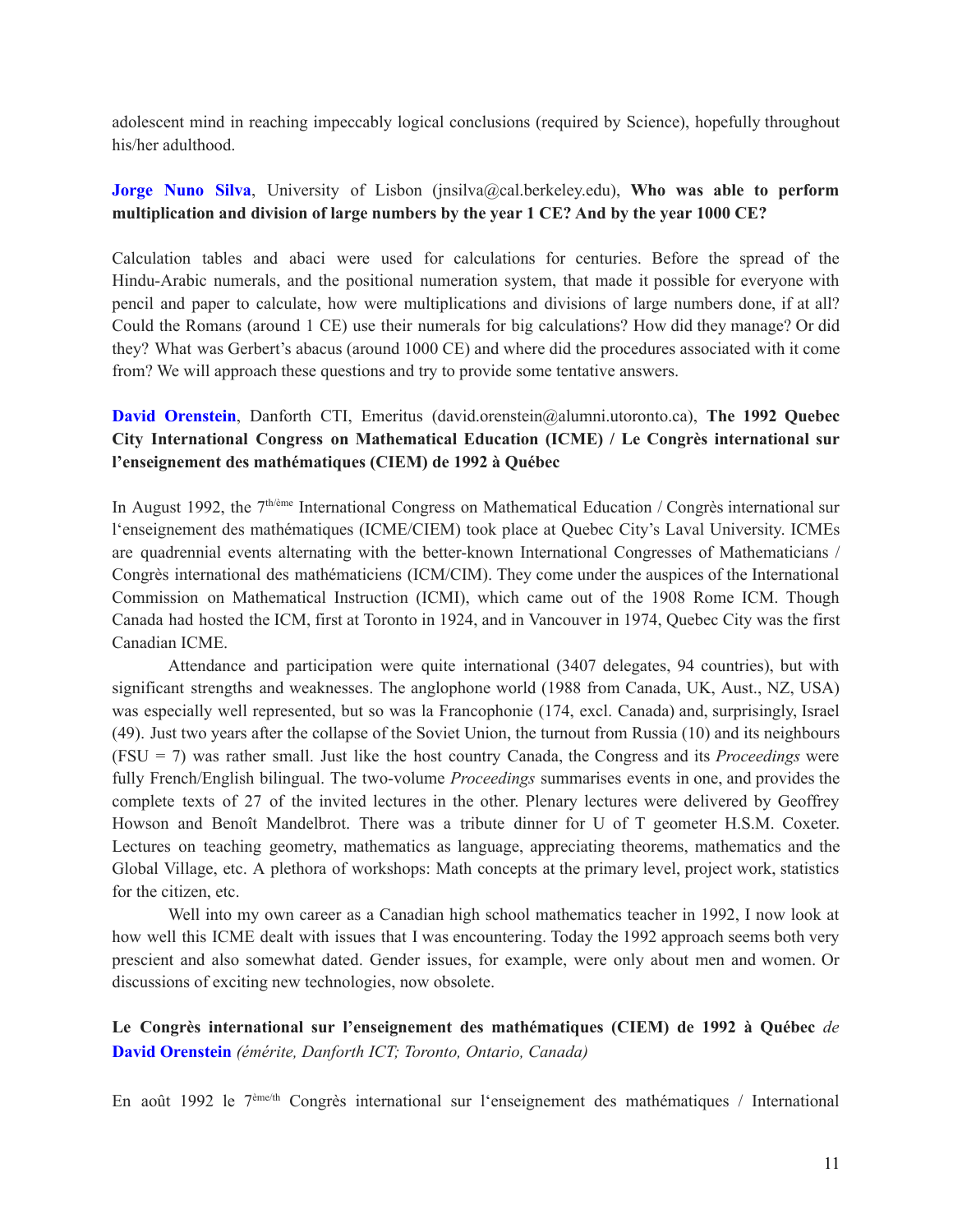Congress on Mathematical Education (CIEM/ICME) a eu lieu à l'Université Laval de Québec. Les CIEMs sont des événements quadriennaux, en alternance avec les Congrès international des mathématicien / International Congresses of Mathematicians (ICM/CIM) mieux connus. Les CIEMs sont sous l'égide de la Commission internationale de l'enseignement mathématique. Née de la CIM de 1908 à Rome. Même que le Canada a été l'hôte de deux CIMs, ceux de Toronto en 1924 et de Vancouver en 1974, le CIEM de Québec était le premier au Canada.

L'assistance et la participation étaient très internationales (3407 délégués, 94 pays), mais avec des puissances et des faiblesses. L'anglophonie était bien en place avec 1988 délégués du Canada, et du Royaume-Uni, et de l'Australie, et de la Nouvelle-Zélande, et des États-Unis; mais aussi la Francophonie avec ses 174 délégués, sans les Canadien(ne)s, et 717 y avec. Il y avait 162 Scandinaves et même 49 Israélie(ne)s. Deux ans après l'effondrement de l'Union Soviétique, de la Russie il y avait seulement dix délégués, et sept de ses proches voisins.

Comme le Canada, le pays hôte, le Congrès et ses *Actes* étaient pleinement bilingue, français/anglais. Les *Actes,* en deux tomes, résument les événements au premier, et présentent au complet 27 des conférences invitées au deuxième. Il y avait des conférences plénières de Geoffrey Howson et de Benoît Mandelbrot. Il y avait un dîner en hommage au géomètre renommée de l'Université de Toronto, H.S.M. Coxeter. Conférences au sujet de l'enseignement de la géométrie, les mathématiques come langue, aimant les théorèmes, les mathématiques et le Village global, étc. Une pléthore de groupes de travail: concepts mathématiques au niveau primaire, enseignement par projets, les statistiques pour l'adulte de demain, étc.

En 1992, j'étais un professeur des mathématiques au niveau secondaire assez bien expérimenté. Aujourd'hui, je me demande si l'ICME de Québec s'adressait aux problèmes que je rencontrais à l'école. Les questions du genre, par exemple, s'agissaient seulement des hommes et des femmes. Ou les séances au sujet des technologies de pointe, maintenant désuètes.

**Jean-Charles Pelland,** University of Bergen (Jean.Pelland@uib.no), **Recipes for talking about mathematical progress**

If foundational issues monopolized the philosophy of mathematics at the turn of the 20th century, its focus has now successfully been broadened to include investigation into the practices of real-life mathematicians. While this is certainly a welcome change, there are cases where the notion of practice appears ill-suited to characterize the actions of a mathematical agent. The problem is that practices are typically held to be social structures composed of repeated performances of the same actions (e.g. Rouse 2006). A practice-based framework makes it difficult to identify the processes responsible for the generation of novel methods and new theorems. While it is tempting to appeal to the well-known parallels between biological and cultural evolution (e.g. Richerson & Boyd 2005; Mesoudi et al. 2006) to find a mechanism capable of generating novel practices, in this talk I argue that accounts of cultural evolution do not have a specific process equivalent to genetic mutation that could serve to explain where novelty comes from. I then explore the potential advantages of using the notion of cultural recipes (e.g. Charbonneau 2016; Schiffer and Skibo 1987) instead of that of practices.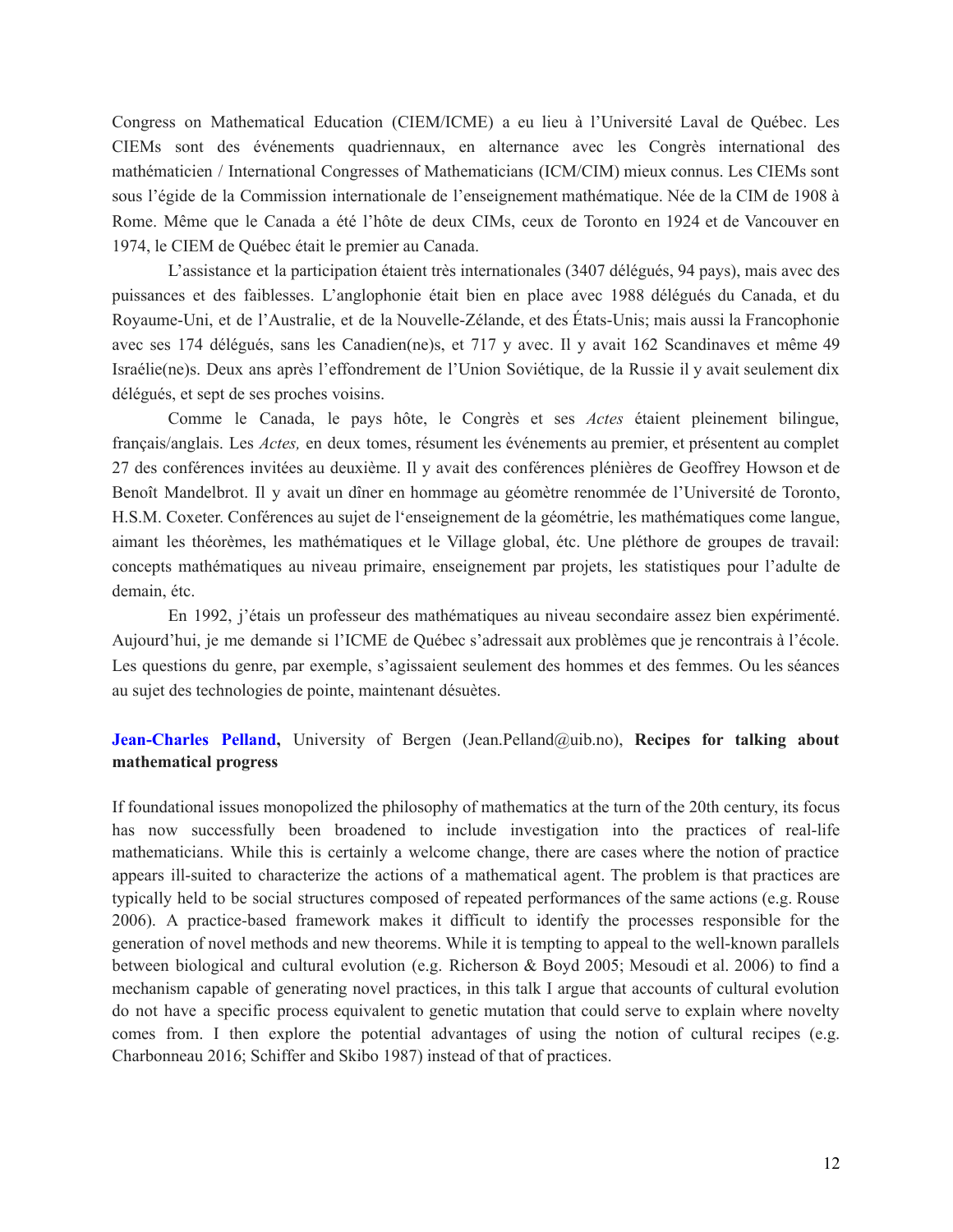**José Antonio Pérez Escobar**, École Normale Supérieure, Paris Sciences et Lettres (jpe460@gmail.com), **Showing mathematical flies the way out of foundational bottles: the later Wittgenstein as a forerunner of Lakatos and the philosophy of mathematical practice**

This work explores the later Wittgenstein's philosophy of mathematics in relation with Lakatos' philosophy of mathematics and the philosophy of mathematical practice. I argue that, while the philosophy of mathematical practice typically identifies Lakatos as its earliest of predecessors, the later Wittgenstein already developed key ideas for this community a few decades before. However, for a variety of reasons, most of this work on philosophy of mathematics has gone relatively unnoticed. Some of these ideas and their significance as precursors for the philosophy of mathematical practice will be presented here, including a brief reconstruction of Lakatos' considerations on Euler's conjecture for polyhedra from the lens of late Wittgensteinian philosophy. Overall, this article aims to challenge the received view of the history of the philosophy of mathematical practice and inspire further work in this community drawing from Wittgenstein's late philosophy.

**Dirk Schlimm and David Waszek**, McGill University and CNRS, Archives Henri Poincaré – Nancy, France (dirk.schlimm@mcgill.ca), **John Venn's pluralism regarding logical forms**

By the second half of the 19th century, various frameworks for formal logic had emerged in Britain, such as different treatments and extensions of Aristotle's syllogisms, an interpretation of the subject-predicate structure of propositions in terms of classes, and Boole's symbolic logic together with further developments it sparked. John Venn (1834–1923) proposed his famous diagrams as an illustration of one of these frameworks. What makes him stand out from his contemporaries is his pluralist attitude towards logical forms, which we present in this paper. Instead of arguing for the superiority of one of them, Venn carried out a systematic comparison in terms of their underlying principles and carefully discussed their advantages and disadvantages with respect to each other. The fact that he did not find one of them superior in all respects led him to adopt a pluralist attitude towards the analysis of logical propositions.

**J.J. Tattersall and S.L. McMurran**, Providence College and California State University, San Bernardino (TAT@providence.edu), **Cambridge Women's Research Club**

Independent clubs, societies, and associations are no strangers to colleges and universities. For example in Cambridge, England, prominent groups that come to mind include the Analytical Society, the Footlights Dramatic Club, the Cambridge Union Debating Society, and the Cambridge Apostles. Less well known perhaps are the Cambridge Ladies Dining Society, the Del Squared V Club, and the Cambridge Women's Research Club. While the first two are of interest, we highlight the Women's Research Club, whose membership over its sixty-year existence was only open to local women academics. We describe its activities, impact, and eventual demise.

### **Valérie Lynn Therrien**, McGill University (valerie.l.therrien@mcgill.ca), **The Evolution of Cantor's Proofs of the Non-Denumerability of** ℝ

The primary aim of this paper is to track the evolution of Cantor's proofs of the non-denumerability of ℝ—which culminates in the famous diagonal argument and Cantor's Theorem. Why did Cantor revisit his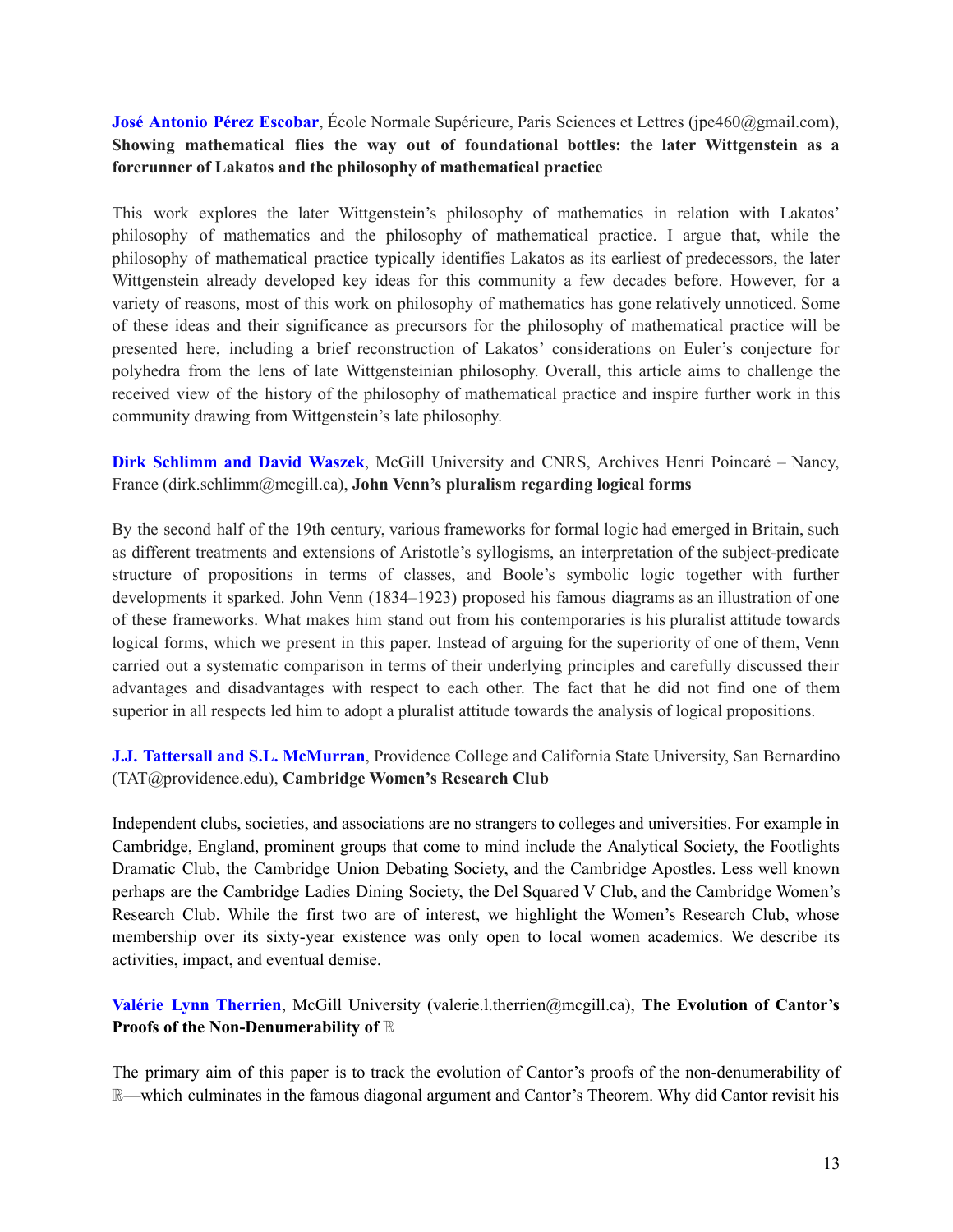proof three times? The secondary aim of this paper is to explore the heuristic role of arrays in his proof of the non-denumerability of ℝ. Why did Cantor return to the infinite array he had abandoned for his first two versions of the proof? I will conclude that Cantor likely had the means to arrive at the diagonal argument by 1878, but that the ways in which he had been using arrays up until then would have involved arbitrarily constructing an irrational number simply by manipulating numbers as if they were mere symbols. While this may seem natural to us now, this would not have been an acceptable way to construct an irrational number to his peers. Cantor's lengthy absence from public mathematics likely provided him with the time required to distill the essence of the diagonal argument, and to produce a proof that did not require the construction of an irrational number at all.

### **Julia Tomasson**, Columbia University (Jct2182@columbia.edu), **Reading Uqlidis in New York: The Making and Unmaking of "The Arabic Euclid" in Columbia University's Rare Book and Manuscript Library**

Euclid's *Elements* is one of the most important and most studied books in the history of mathematics, education, and the production and transmission of knowledge more broadly. However, markedly less well studied is its role and importance in the Islamicate world. This talk has two aims. First, I will trace the history of Columbia University's extensive collection of extant editions of Euclid, focusing on George Arthur Plimpton's quest to collect editions of Euclid in Arabic in service of uncovering what he called "the Arabic Euclid." Second, I will perform a formal analysis of a selection of Arabic translations and commentaries of Euclid's *Elements* (*Uṣūl al-handasah*) focusing on their structure, translation of axiomatic language, and diagrams. Ultimately, I will argue that these manuscripts by Uqlīdis (the Arabization of Eukleides or Euclid) are not just important translations and links in the chain of transmission of Euclid, but also constitute a distinct tradition of Euclidean mathematics that we should take seriously as such. Further implications will also be discussed for i) *methodologies* we use in studying non-western mathematical texts, ii) understanding the *history* of the transmission and reception of Greek mathematics, and iii) different philosophies of mathematical learning, demonstration, and progress.

#### **Mario Bacelar Valente**, Pablo de Olavide University (mar.bacelar@gmail.com), **Ancient Greek mathematical proofs and metareasoning**

We present an approach in which ancient Greek mathematical proofs by Hippocrates of Chios and Euclid are addressed as a form of (guided) intentional reasoning. Schematically, in a proof, we start with a sentence that works as a premise; this sentence is followed by another, the conclusion of what we might take to be an inferential step. That goes on until the last conclusion is reached. Guided by the text, we go through small inferential steps; in each one, we go through an autonomous reasoning process linking the premise to the conclusion. The reasoning process is accompanied by a metareasoning process. Metareasoning gives rise to a feeling-knowing of correctness. In each step/cycle of the proof, we have a feeling-knowing of correctness. Overall, we reach a feeling of correctness for the whole proof.

We suggest that this approach allows us to address the issues of how does a proof function, for us, as an enabler to ascertain the correctness of its argument, and how do we ascertain this correctness.